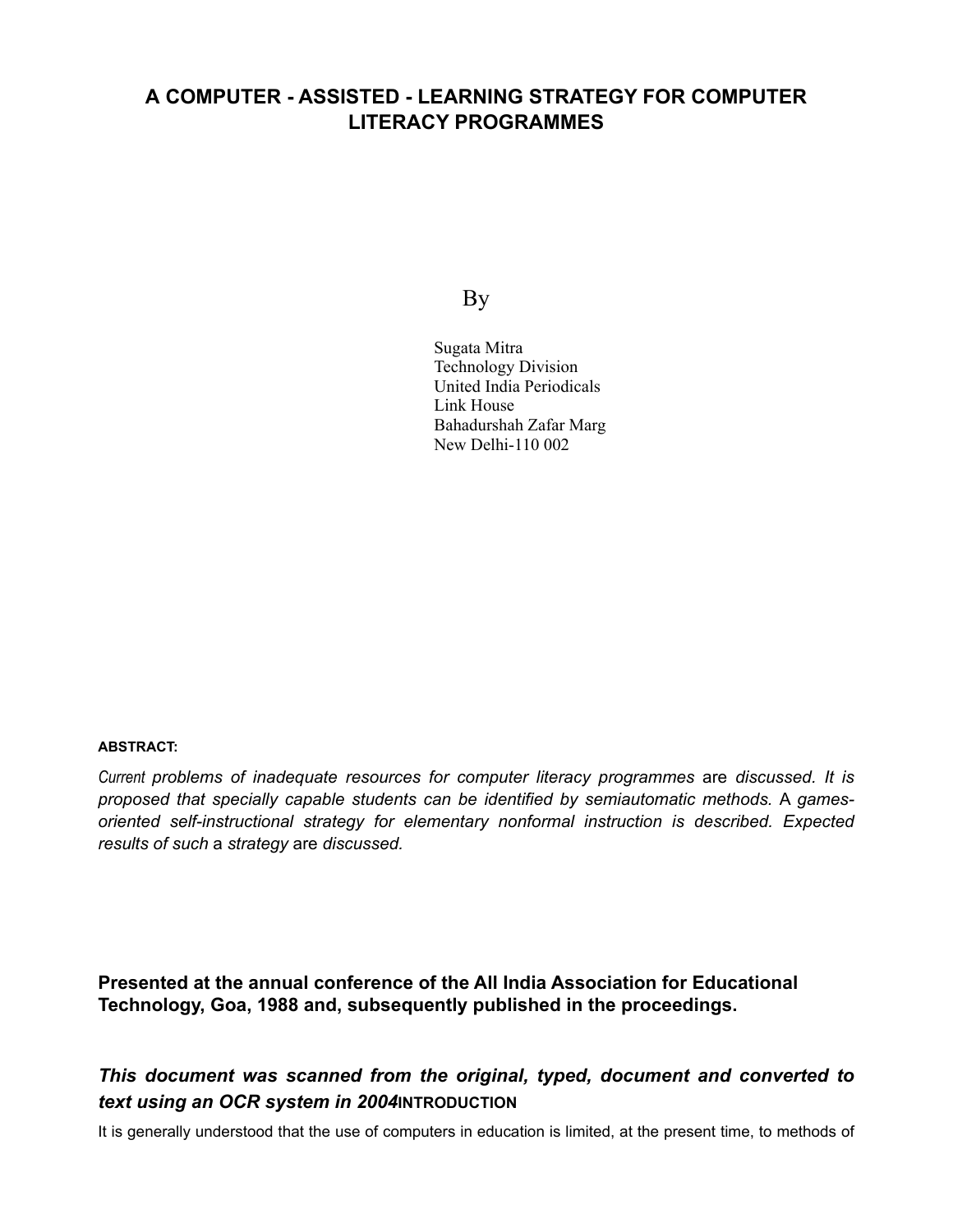assisting in the work of human teachers. In most instances, it is also generally observed that the replacement of a human teacher by a computer is not possible. The reasons why such a replacement is not possible can be attributed to the following major factors:

- Incomplete understanding of a human teacher's methods of operation, i.e., incomplete analysis of human teaching algorithms.

- Inability of present day computers to accept natural language inputs or produce natural language outputs.

- Inability of present day computers to accept voice inputs, particularly from simultaneous sources.

- Inability of organisations to provide one full-time computer per student.

It is, therefore, considered impractical to attempt emulation, and in most cases, even simulation of the human teaching process. On the other hand, present-day computers can be used extensively for drill –and- practice type instruction as well as for laboratory simulation and the replacement of books, films, transparencies etc.

In general, one may contend that the "clerical" aspects of teaching can be, and are being, replaced by automatic methods while the "intellectual" aspects appear to be at present beyond the scope of automation.

Moreover, in India, there are severe constraints on the availability of computers in schools and even greater constraints on the availability of trained manpower to utilise such technology. Such a situation has resulted in

a certain lack of clarity regarding the objectives for installing computers in schools. The problem, naturally, is

even more acute in the semi-urban and rural areas.

In recent times, considerable anxiety has been expressed over the resulting non-achievement of objectives in the computer-literacy area.

Long term solutions to these problems are being actively sought by the Government and others.

In this paper, we are proposing a short term strategy by which a limited set of objectives may be fulfilled. In effect we will attempt to bypass the larger problems to arrive at an intermediate solution.

### **ASSUMPTIONS**

In order to arrive at a strategy which would result in higher rates of achievements of computer literacy objectives, we assume the following: .

- 1. There exists students in urban, semi-urban and rural areas who are capable of achieving limited computer literacy objectives through self-instruction, with minimal (external) human inputs.
- 1. There exists personality-types within all student communities of India who are capable of concentrated one-on-one interaction with a computer for long periods of time.
- 2. Computer games are mildly "addictive" and are an extremely strong motivating factor for understanding computer operation for certain student types.
- 3. Students to whom assumptions 1, 2 and 3 above are applicable would demonstrate maximum achievement of computer literacy objectives with minimum available resources.

In general, it is assumed that there exists a set of students who, with the existing resources, are capable of high achievement in the area of computer literacy. However, there does not exist any standard and reliable method for isolating this set of students, particularly in the indian context where the universe of students is extremely large.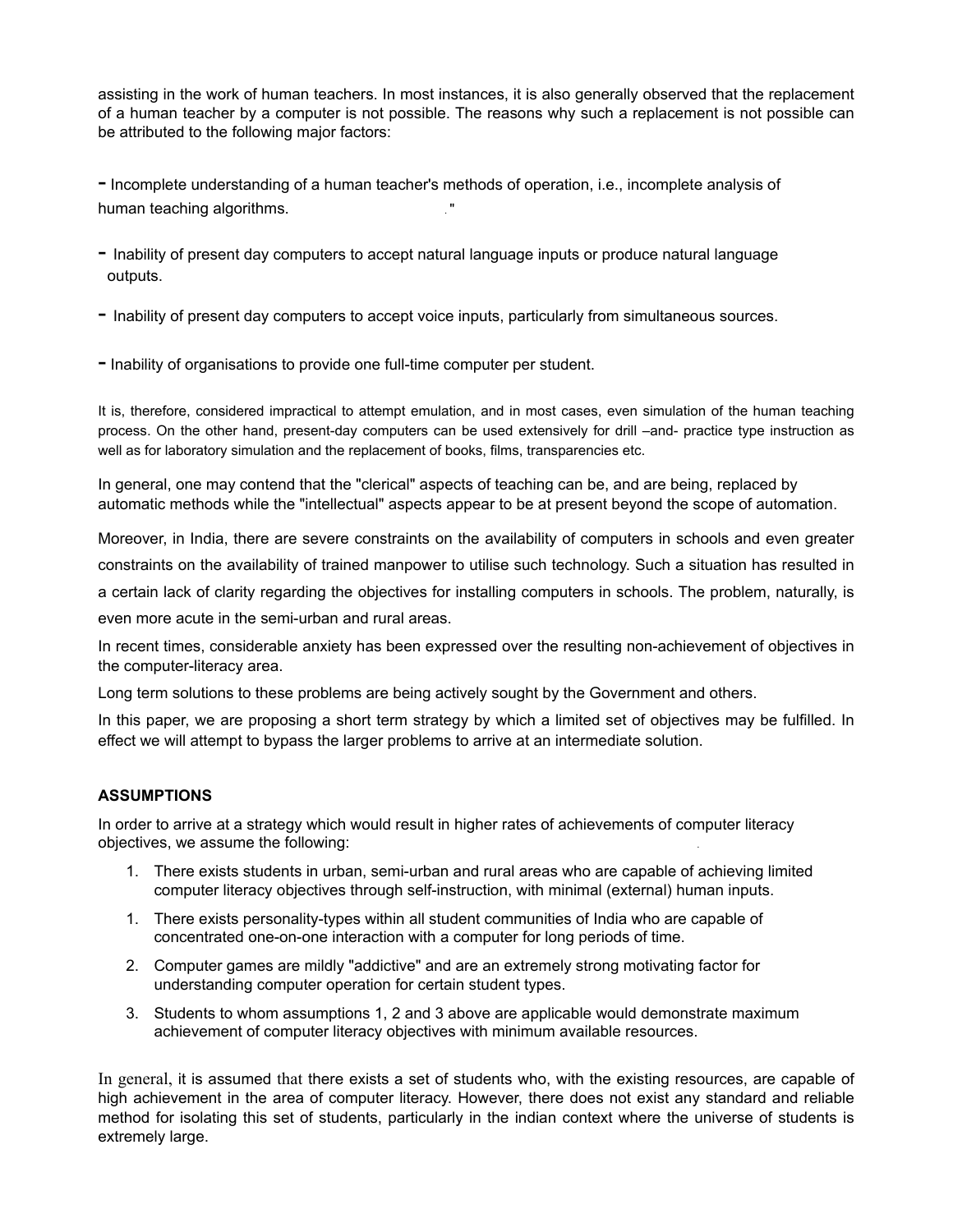#### **A PROPOSED STRATEGY**

It is proposed that computers in schools, particularly in semi-urban or disadvantaged areas be used to automatically isolate a target group of students to whom assumptions 1, 2, 3 and 4 above are applicable. Limited resources for good quality training which are currently available in the country should then be employed only for such groups of students to ensure high achievement of computer literacy objectives. Methods for automatic isolation of receptive students are proposed below.

#### **OBJECTIVES OF THE PROPOSED STRATEGY**

The objectives of the proposed strategy is to identify students who can:

- 1. Find and activate games on a computer.
- 2. Read, understand and follow instructions which results in high game scores.
- 3. Utilise fixed time-slots for maximum machine utilisation.
- 4. Recover from simple "disaster" situations such as disk corruption, hardware non-operation, power outages, system hang, etc.

#### **METHODOLOGY**

- 1. The program should start with a single lecture-demonstration session where the following is explained:
	- θ Power-on/off procedures.
	- θ Simple precautions for operation.
	- θ Interconnection of hardware.
	- θ Listing the contents of a directory.
	- θ Changing to another directory.
	- θ Calling up a game.
	- θ Playing two predetermined games.

The session is expected to last for three hours and should be conducted by a competent human teacher. Students above the age 8 years may participate.

- 1. Computer time is allocated to interested students on an availability basis. One computer should be used exclusively for this purpose. Hence, approximately 10 hours are available each day (say 8 A.M. to 6 P.M.). Depending on interested students, a student may obtain 1 hour per day (10 students), per week (70 students) or per month (300 students). The computer should be available on all days of the month irrespective of holidays etc. Each student is expected to indicate at the end of each session, whether he intends to utilise his next reserved session.
- 2. All sessions should be completely unsupervised. Students should be allowed to carry out all activities including connecting/disconnecting parts of the system. A simple but efficient logging software should record all key depressions for each session for future analysis. This file should be printed out at the end of each session and erased to save disk space. Not more than one student should sit at a terminal.
- 3. The program should continue for one year with interventions from a human teacher for 2 hours, once every four months. The human teacher would do the following:
	- θ Study the system log printouts to find out which students have succeeded in:
	- θ Recording high scores on introduced games.
	- θ Discovering and operating new games.
	- θ Introduce two new games.
	- θ Discuss problems with interested students.